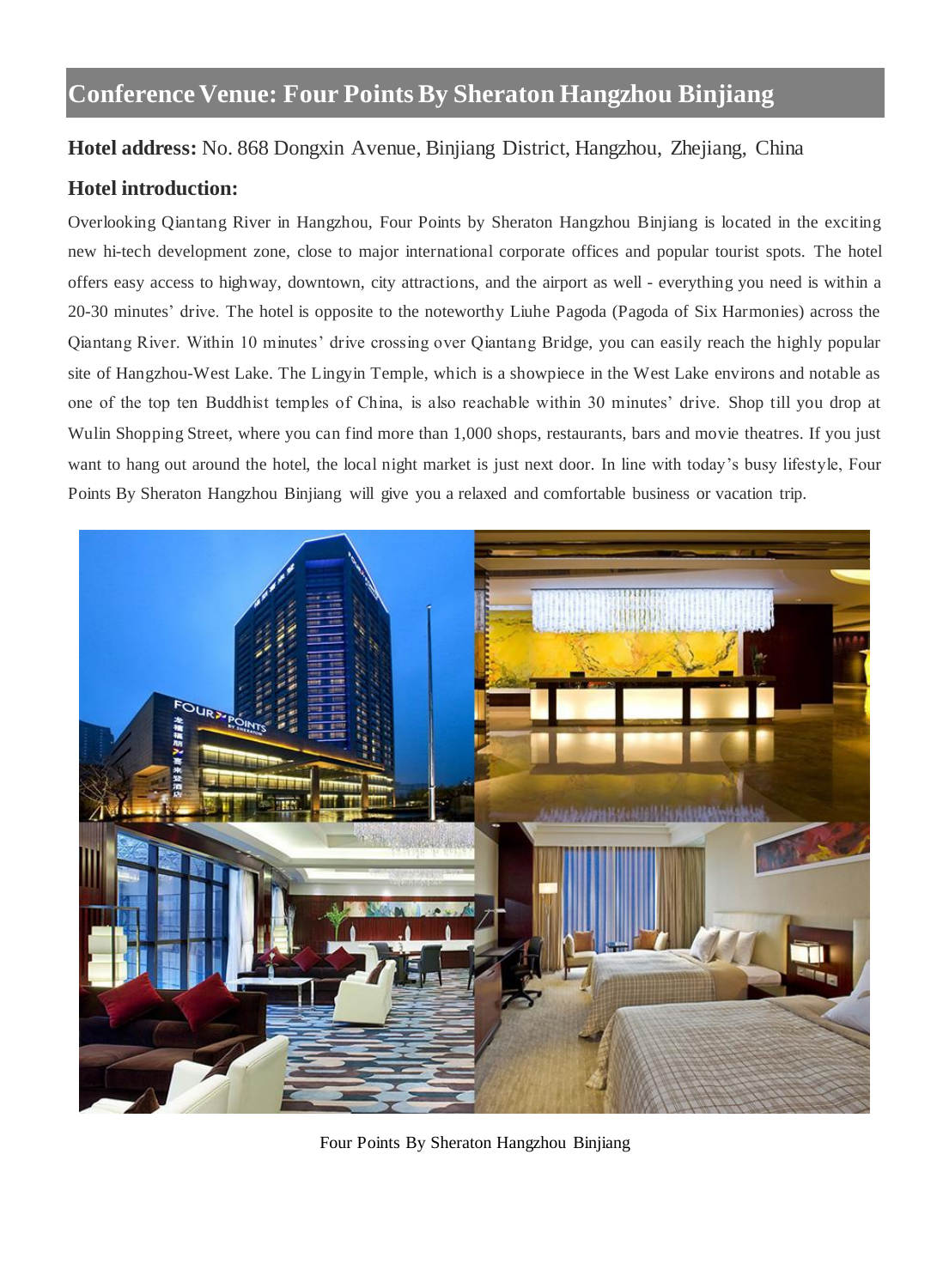

Four Points By Sheraton Hangzhou Binjiang

**If you need to book the hotel room with the negotiated rate, please contact the Organizing Committee directly:** 

**Cell Phone: 0086**-**18101720867; Email: conference123net@126.com**

| <b>Traffic:</b>                                    |                                   |
|----------------------------------------------------|-----------------------------------|
| 1) 34km to Hangzhou Xiaoshan International Airport | Referenced Taxi fee: \$19(RMB120) |
| 2) 12km to Hangzhou Railway Station                | Referenced Taxi fee: \$6.5(RMB40) |
| 3) 20km to Hangzhou East Railway Station           | Referenced Taxi fee: \$12(RMB70)  |
| 4) 16km to Hangzhou South Railway Station          | Referenced Taxi fee: \$9 (RMB55)  |
|                                                    |                                   |

### **Other Recommended Hotels:**

You can also choose to live in other hotels nearby the conference venue if necessary. Below is the detailed information for your reference (Please be noted that you may need to contact the hotel directly to make the reservation if you choose this way):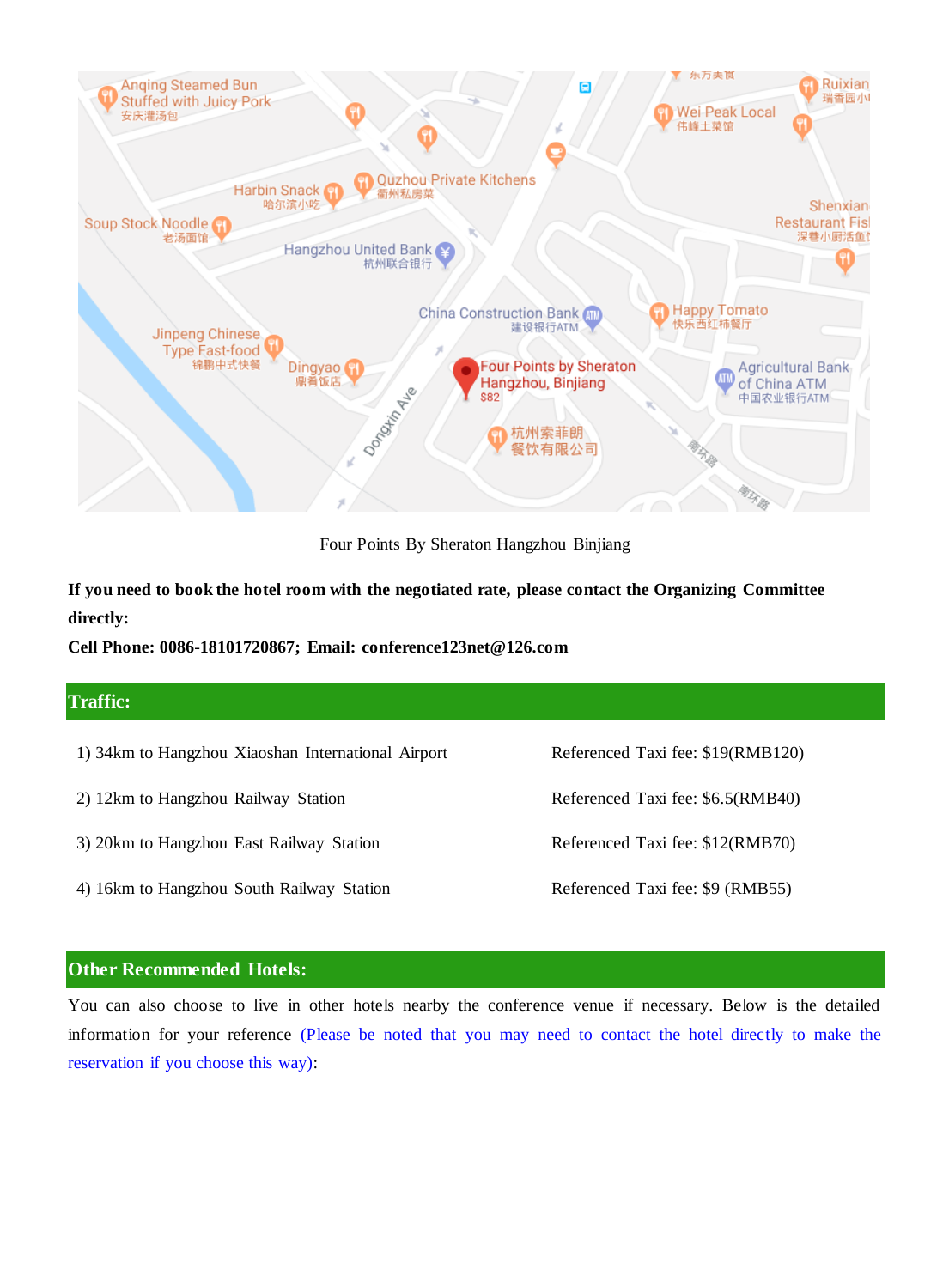#### **1) Atour Hotel (Hangzhou Binjiang Binwen Road)**

**Reference Room Type and Price:** Guestroom (Queen bed)/Guestroom (Twin beds) 70USD/Room/Night - 75USD/Room/Night **Address:** No. 773 Puyan Road (Jiangnan Commercial Building), Binjiang District, Hangzhou, China **Contact:** 0571-87777779

**Distance from the Conference Venue:** About 850 meters; it will take 8-10 minutes by walk.

## **2) Longhill Hotel**

**Reference Room Type and Price:** Boutique Queen Room/Boutique Twin Room 60USD/Room/Night - 65USD/Room/Night

**Address:** No. 3788 Jiangnan Avenue (Jiangnan Dadao), Binjiang District, Hangzhou, China **Contact:** 0571-86697888

**Distance from the Conference Venue:** About 1.4 km; it will take 15-20 minutes by walk.

## **3) Yitel Hangzhou Binjiang**

**Reference Room Type and Price:** Yitel Queen Room/Yitel Twin Room 50USD/Room/Night - 60USD/Room/Night **Address:** No. 258 Weiye Road (Weiye Lu), Binjiang District, Hangzhou, China **Contact:** 0571-85178000 **Distance from the Conference Venue:** About 1 km; it will take 10-15 minutes by walk.

### **4) Zhicheng Hotel**

**Reference Room Type and Price:** Boutique Single Room/Boutique Standard Room 40USD/Room/Night - 45USD/Room/Night

**Address:** No. 688 Dongxin Avenue (Dongxin Dadao), Binjiang District, Hangzhou, China **Contact:** 0571-86689888

**Distance from the Conference Venue:** About 1.6 km; it will take 15-20 minutes by walk.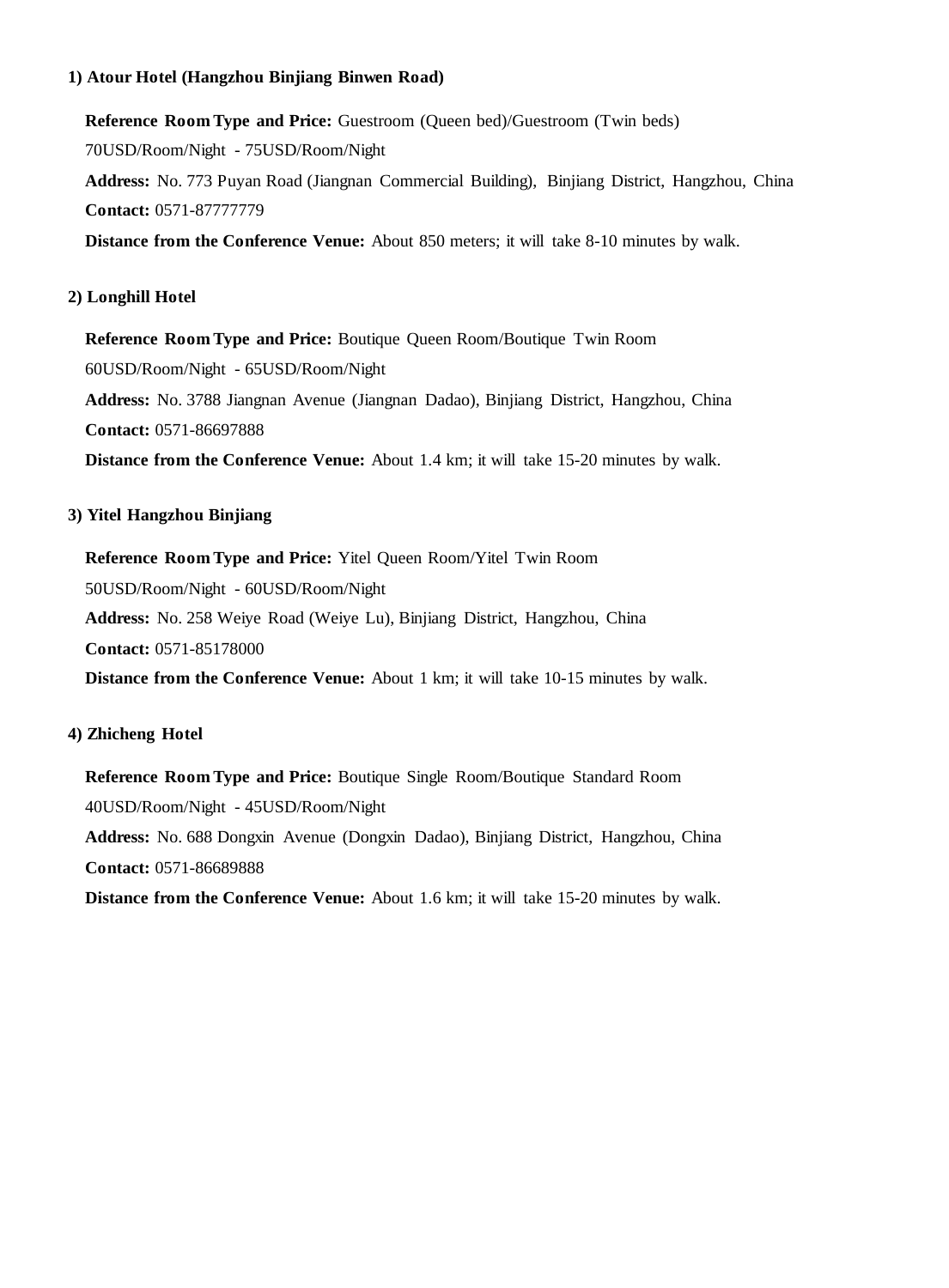# 会议举办酒店:杭州龙禧福朋喜来登酒店(5 星级)

#### 酒店地址:杭州市滨江区东信大道 868 号

酒店介绍:杭州龙禧福朋喜来登酒店"与西湖景区一桥之隔,俯瞰钱塘江美景。"酒店位于处于高速发展中的 高新科技园区,地处滨江区首座集商务酒店、购物中心、餐饮、文化、娱乐等功能为一体的时尚新地标——龙 禧硅谷酒店广场内。钱塘江边地理位置优越,交通方便快捷,距西湖风景区、市中心、高速公路及机场仅仅二 三十分钟左右的车程。杭州龙禧福朋喜来登酒店拥有总面积 6000 平方米的会议及宴会场地,从先进的视听设备 到专业餐饮团队提供的个性化贴心服务,一切应有尽有。酒店共设有 350 间时尚客房与套房,为您提供享受舒 适住宿所需的一切。酒店客人将在这里时尚雅致的餐厅和酒廊品尝到来自世界各地的美味佳肴。宜客乐全日餐 厅提供丰富的自助餐及零点服务;品轩中餐厅,将带您领略全新的用餐体验,让您尽享粤菜、杭州菜及周遍省 市美食。大堂吧,伴随着现场乐队的表演,是您放松身心,享受下午茶、鸡尾酒及小食的绝佳场所。此外,酒 店还设有配置齐全的综合健身中心和室内恒温泳池,是商务旅行或周末度假的绝佳放松之地。

#### 如果您想通过组委会预订酒店房间,请提前通过以下方式联系(可享受会议订房协议价):



手机:18101720867;微信:18101720867;邮箱:**conference123net@126.com**

杭州龙禧福朋喜来登酒店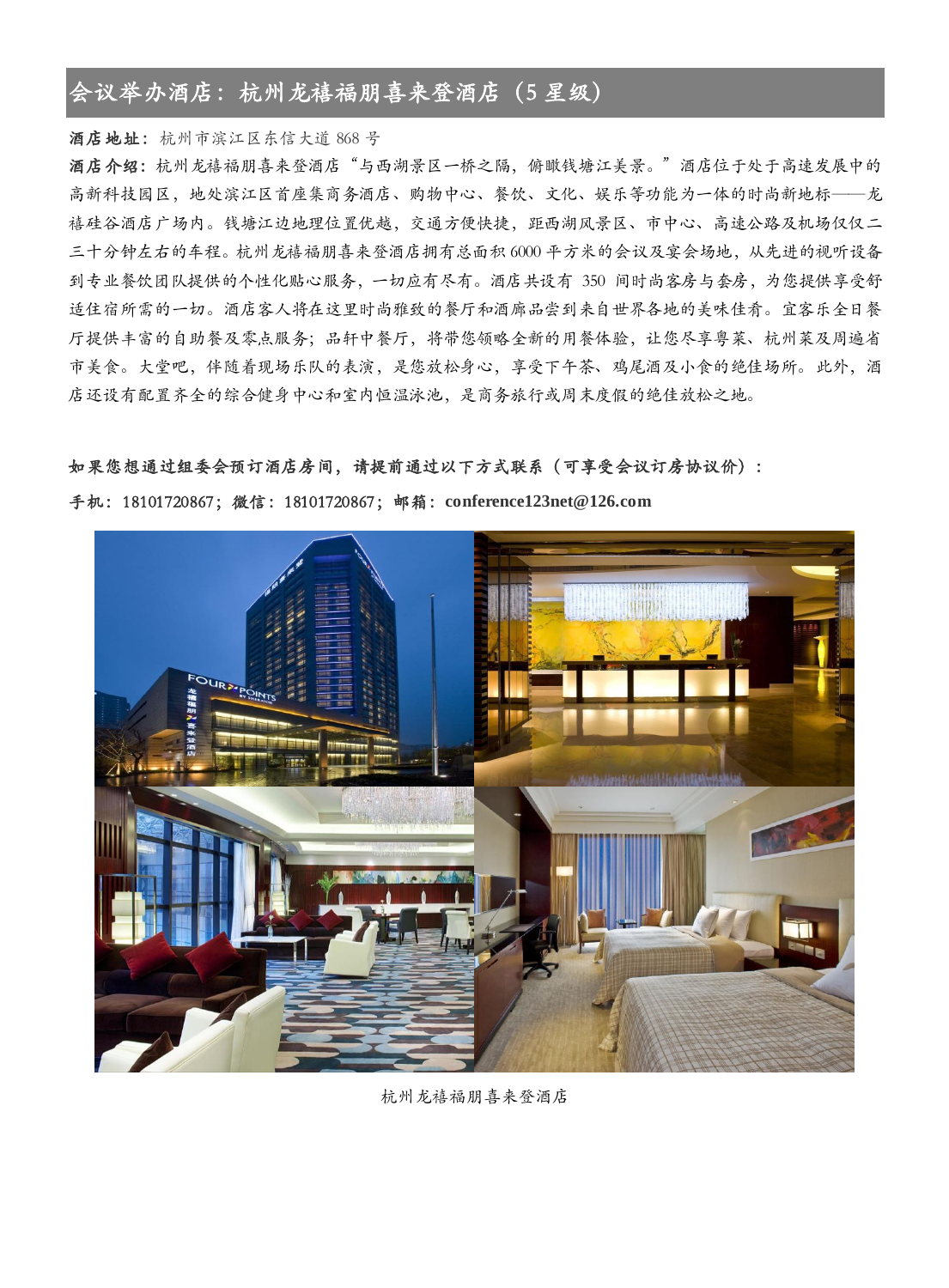

杭州龙禧福朋喜来登酒店周边设施平面地图

# 火车站、机场到杭州龙禧福朋喜来登酒店乘车路线

1)杭州萧山机场到酒店的距离约 34 公里

打的费用约:120 元

2)杭州火车站到酒店的距离约 12 公里

打的费用约:40 元

3)杭州东站到酒店的距离约 20 公里

打的费用约:70 元

4)杭州南站到酒店的距离约 16 公里

打的费用约:55 元

公共交通路线

#### 1) 杭州萧山机场——杭州龙禧福朋喜来登酒店乘车路线

在萧山机场乘坐机场大巴火车东站线(开往火车东站方向),在火车东站下车。步行 463 米,换乘地铁 4 号线(开往浦沿方向),在火车东站上车,中医药大学站下车,A 出口出站,步行 551 米即到。总耗 时约 1 小时 27 分钟。